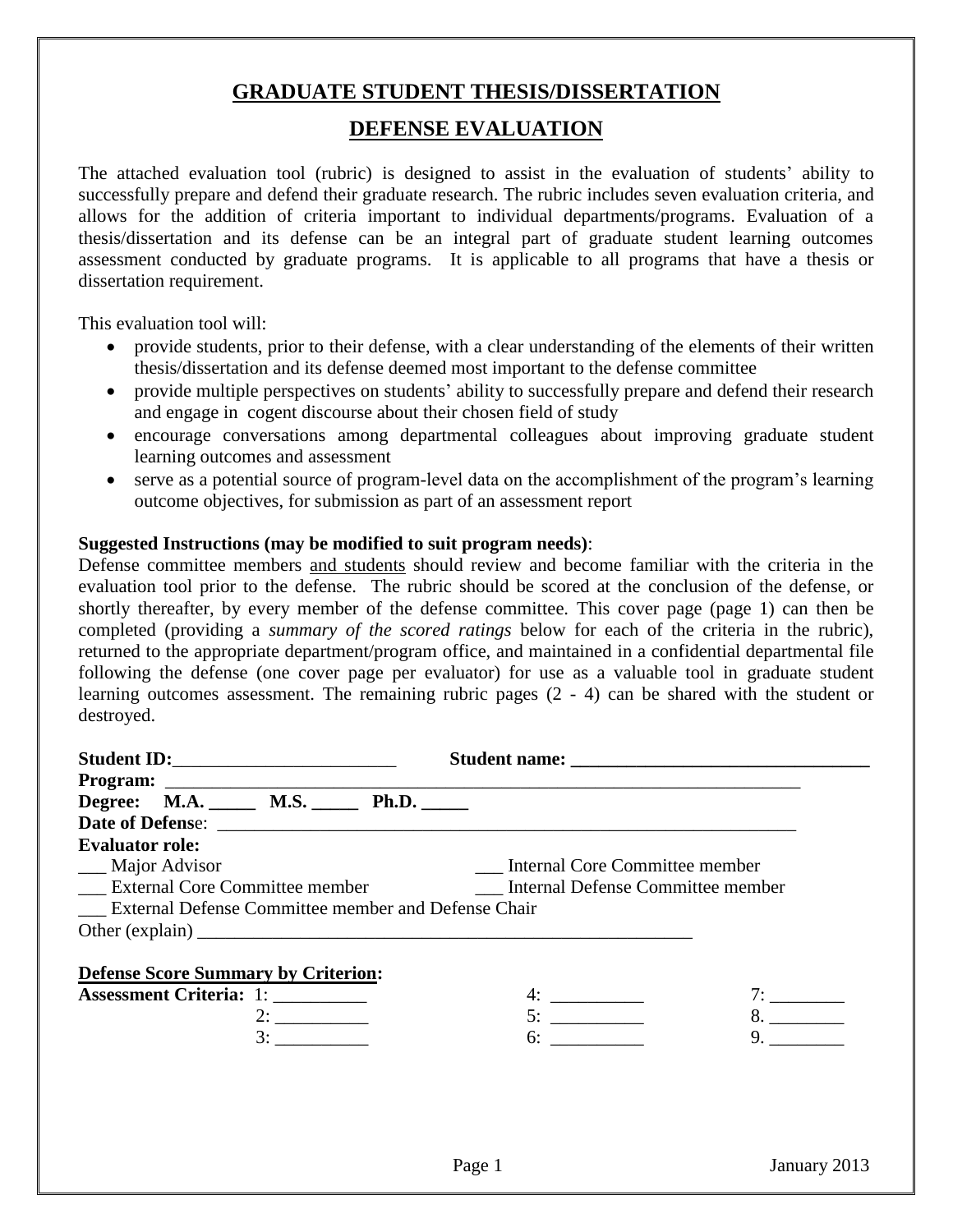Student ID: \_\_\_\_\_\_\_\_\_\_\_\_\_\_\_\_\_\_\_\_\_\_\_\_\_ Evaluator Name/Role: \_\_\_\_\_\_\_\_\_\_\_\_\_\_\_\_\_\_\_\_\_\_\_\_\_ Date: \_\_\_\_\_\_\_\_\_\_\_\_\_\_\_\_\_

| <b>Assessment Criteria</b>                                                                                                                                                                                                                                         | 4=Exceptional                                                                                                                                                                                                                                                                                                                                     | 3=Strong                                                                                                                                                                                                                                                                                                                          | 2=Marginal                                                                                                                                                                                                                                                                                                                                                    | 1=Unacceptable                                                                                                                                                                                                                                                                                                                      | N/A | <b>Score</b> |  |
|--------------------------------------------------------------------------------------------------------------------------------------------------------------------------------------------------------------------------------------------------------------------|---------------------------------------------------------------------------------------------------------------------------------------------------------------------------------------------------------------------------------------------------------------------------------------------------------------------------------------------------|-----------------------------------------------------------------------------------------------------------------------------------------------------------------------------------------------------------------------------------------------------------------------------------------------------------------------------------|---------------------------------------------------------------------------------------------------------------------------------------------------------------------------------------------------------------------------------------------------------------------------------------------------------------------------------------------------------------|-------------------------------------------------------------------------------------------------------------------------------------------------------------------------------------------------------------------------------------------------------------------------------------------------------------------------------------|-----|--------------|--|
| <b>PART I: Written Defense Draft</b>                                                                                                                                                                                                                               |                                                                                                                                                                                                                                                                                                                                                   |                                                                                                                                                                                                                                                                                                                                   |                                                                                                                                                                                                                                                                                                                                                               |                                                                                                                                                                                                                                                                                                                                     |     |              |  |
| 1. Mastery of fundamental<br>knowledge in the field                                                                                                                                                                                                                | Consistently applies<br>fundamental and<br>advanced concepts to<br>topics in subject area.                                                                                                                                                                                                                                                        | Frequently applies<br>fundamental and some<br>advanced concepts to<br>topics in subject area.                                                                                                                                                                                                                                     | Somewhat applies<br>fundamental concepts to<br>topics in subject area.                                                                                                                                                                                                                                                                                        | Does not apply fundamental<br>concepts to topics in subject<br>area.                                                                                                                                                                                                                                                                |     |              |  |
| 2. Ability to access and<br>integrate information into a<br>cohesive overview of current<br>knowledge; ability to critically<br>evaluate the meaning, value,<br>and contribution of published<br>literature in the field                                           | Command and<br>understanding of the<br>current research<br>literature in the field.                                                                                                                                                                                                                                                               | Relates and understands<br>the current research<br>literature in the field.                                                                                                                                                                                                                                                       | Aware of the research<br>literature in the field.                                                                                                                                                                                                                                                                                                             | Knowledge is unrelated to<br>the current research<br>literature in the field.                                                                                                                                                                                                                                                       |     |              |  |
| 3. Imagination and originality<br>of thought                                                                                                                                                                                                                       | Problem/purpose of<br>study very creative or<br>original with new and<br>innovative ideas:<br>Explored original topic<br>and discovered new<br>outcomes.                                                                                                                                                                                          | Problem/purpose of<br>study original<br>or creative;<br>Design/approach<br>appropriate or<br>innovative.                                                                                                                                                                                                                          | Problem/purpose of<br>study moderately<br>original or creative;<br>Design/approach<br>moderately appropriate<br>or innovative.                                                                                                                                                                                                                                | Problem/purpose of study<br>lacked<br>creativity or not new;<br>Duplication of previous<br>work.                                                                                                                                                                                                                                    |     |              |  |
| 4. Ability to design and<br>implement an appropriate<br>collection and analysis of data<br>or ability to articulate a critical<br>response to dramatic or artistic<br>theory, literature, design and<br>performance in one's own work<br>or that of another artist | Data interpretation is<br>appropriate and<br>creatively uses correct<br>methodology; identifies<br>weaknesses in<br>interpretation; Demon-<br>strates a an advanced<br>ability to articulate a<br>critical response to<br>dramatic or artistic<br>theory, literature,<br>design and performance<br>in one's own work or<br>that of another artist | Data interpretation is<br>appropriate and uses<br>many correct<br>methodology; identifies<br>some weaknesses in<br>interpretation<br>Demonstrates a an ability<br>to articulate a critical<br>response to dramatic or<br>artistic theory, literature,<br>design and performance<br>in one's own work or that<br>of another artist | Data interpretation is<br>appropriate and uses<br>limited number of<br>correct methodology;<br>identifies no<br>weaknesses in<br>interpretation<br>Demonstrates a an<br>limited ability to<br>articulate a critical<br>response to dramatic or<br>artistic theory,<br>literature, design and<br>performance in one's<br>own work or that of<br>another artist | Data interpretation is<br>inappropriate and/or uses<br>incorrect methodology;<br>identifies no weaknesses in<br>interpretation<br>Demonstrates a lack of<br>ability to articulate a critical<br>response to dramatic or<br>artistic theory, literature,<br>design and performance in<br>one's own work or that of<br>another artist |     |              |  |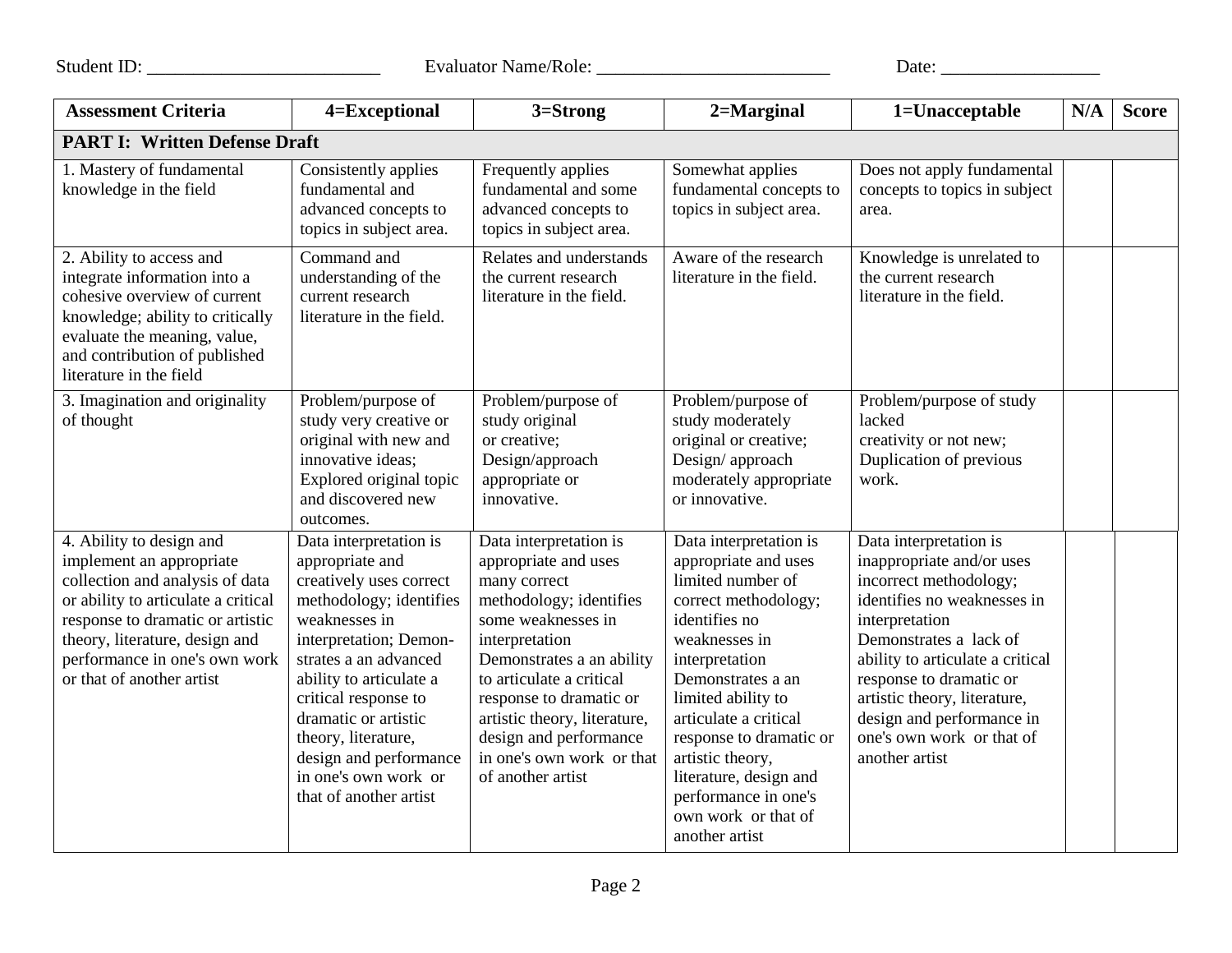Student ID: \_\_\_\_\_\_\_\_\_\_\_\_\_\_\_\_\_\_\_\_\_\_\_\_\_ Evaluator Name/Role: \_\_\_\_\_\_\_\_\_\_\_\_\_\_\_\_\_\_\_\_\_\_\_\_\_ Date: \_\_\_\_\_\_\_\_\_\_\_\_\_\_\_\_\_

| <b>Assessment Criteria</b>                                             | 4=Exceptional                                                                                                                                                                                                                                                             | 3=Strong                                                                                                                                                                                                                                                                                                                | $2 =$ Marginal                                                                                                                                                                                                                                                                                                       | 1=Unacceptable                                                                                                                                                                                                                                                          | N/A | <b>Score</b> |
|------------------------------------------------------------------------|---------------------------------------------------------------------------------------------------------------------------------------------------------------------------------------------------------------------------------------------------------------------------|-------------------------------------------------------------------------------------------------------------------------------------------------------------------------------------------------------------------------------------------------------------------------------------------------------------------------|----------------------------------------------------------------------------------------------------------------------------------------------------------------------------------------------------------------------------------------------------------------------------------------------------------------------|-------------------------------------------------------------------------------------------------------------------------------------------------------------------------------------------------------------------------------------------------------------------------|-----|--------------|
| 5. Ability to draw reasoned<br>conclusions from a body of<br>knowledge | Discussion was<br>superior, accurate, and<br>engaging;<br>Conclusions/summaries<br>and recommendations<br>appropriate and clearly<br>based on outcomes.                                                                                                                   | Discussion sufficient and<br>with few errors; Greater<br>foundation needed from<br>past work in area;<br>Conclusions/summary<br>based on outcomes and<br>appropriate, included<br>some recommendations.                                                                                                                 | Major topics or<br>concepts inaccurately<br>described; Considerable<br>relevant discussion<br>missing;<br>Conclusions/summary<br>not entirely supported<br>by findings/outcomes.                                                                                                                                     | Little discussion of project<br>findings/outcomes;<br>Displayed poor grasp of<br>material; Conclusion/<br>summary not supported by<br>findings/outcomes.                                                                                                                |     |              |
| 6. Impact of research on the field                                     | Thesis or dissertation is<br>very relevant or<br>has significant<br>importance/<br>authenticity to field and<br>will make an important<br>contribution to field.                                                                                                          | Thesis or dissertation has<br>fair relevance or<br>significance/authenticity<br>to field and will make a<br>good contribution to<br>field.                                                                                                                                                                              | Thesis or dissertation<br>only moderate relevance<br><b>or</b><br>significance/authenticity<br>to field and will make a<br>nominal contribution to<br>field.                                                                                                                                                         | Thesis or dissertation has<br>little relevance<br>or significance/authenticity<br>to field and will make little<br>contribution to field.                                                                                                                               |     |              |
| <b>PART II: Oral Defense</b>                                           |                                                                                                                                                                                                                                                                           |                                                                                                                                                                                                                                                                                                                         |                                                                                                                                                                                                                                                                                                                      |                                                                                                                                                                                                                                                                         |     |              |
| 7. Oral presentation and defense<br>of thesis/dissertation             | Masterfully defends<br>research by providing<br>clear and insightful<br>answers to questions;<br>Uses presentation<br>resources as<br>a guide, gives detailed<br>explanations, is easily<br>understandable, and<br>keeps appropriate eye<br>contact with the<br>audience. | Competently defends<br>research<br>by providing very<br>helpful answers<br>to questions; may<br>occasionally manifest<br>need for further<br>reflection on minor<br>points; Uses presentation<br>resources as a guide, is<br>easily understandable,<br>and keeps eye contact<br>with the audience with<br>the audience. | Adequately defends<br>research; answers<br>questions, but often<br>with little insight;<br>frequently shows a need<br>for deeper reflection on<br>minor points; Relies too<br>much on<br>presentation and has<br>difficulty speaking<br>freely to the audience,<br>and is somewhat<br>comfortable with the<br>topic. | Does not adequately<br>defend research;<br>does not answer key<br>questions; frequently<br>shows a need for deeper<br>reflection on vital points;<br>Reads the<br>material from<br>presentation to make the<br>report and is clearly not<br>comfortable with the topic. |     |              |

**COMMENTS:**